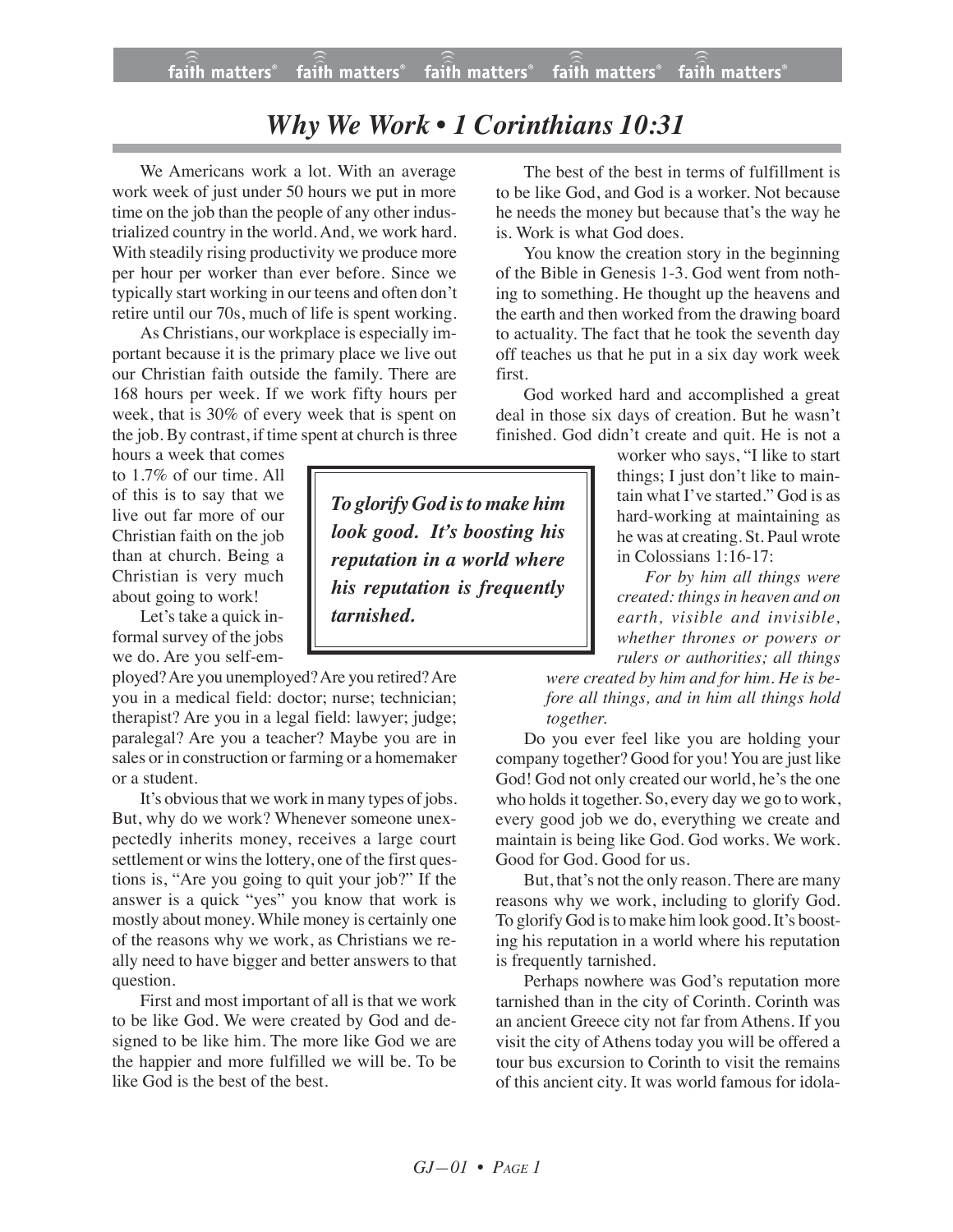try and sexual immorality. The Greeks used to use the word "Corinthian-izing" to describe the wildest parties and greatest immorality in the pagan world.

The Christians there weren't much better. Some were worse. St. Paul wrote that the immoral sexual activity of some Corinthian Christians was actually worse than the pagans. Read 1 Corinthians 5 and 6 and blush! A church member was involved in an illicit sexual affair with his stepmother. Christians were suing each other in pagan courts. Church members visited male and female prostitutes at local brothels.

Imagine that you are living and working in first century Corinth. It's near quitting time and a few of your co-workers invite you to come with them to the temple after work. They plan to get drunk, visit local idols and hook up with some of the local prostitutes. "I'll buy dinner," one of them tells you, meaning he'll buy you a steak that was butchered off an animal sacrificed that afternoon to Zeus or Jupiter or Neptune.

You want to be part of the group. You don't want to be a social outcast. But, you also want to be a Christian. And you know immediately what this means. Should you go? Should you eat the meat offered to an idol? Should you drink the temple beer? What happens to your job if you say no? What happens to the reputation of God if you say yes?

St. Paul wrote, lived and worked in Corinth for three years as a tentmaker in one of those Corinthian shops. In 1 Corinthians 10:31 he wrote, *"So whether you eat or drink or whatever you do, do it all for the glory of God."* In other words, make your decision on the basis of what will make God look good.

Paul had a fascinating perspective. He didn't see the offers in front of him or the stresses around him as inevitable evils in a difficult place. Instead, he saw them as opportunities for people see what God looks like in settings where God typically doesn't shine very brightly.

Was it easy? Of course not! It was hard then and it is hard now. In fact, it may be the hardest thing any of us ever face in our work careers.

Closely related to all of that is the notion that we work to represent God. The Christians in Corinth were to be ambassadors of Jesus Christ in their workplaces in that city. 2 Corinthians 5:20 says, "*We are therefore Christ's ambassadors, as though God were making his appeal through us."*

Here's the deal. We typically think of ourselves as citizens of earth and citizens of the country in which we were born or to which we have been naturalized. But when we become Christians we switch our citizenship from earth to heaven. As Christians, God appoints us to represent him to the people and places where we live. We are assigned to live and work where God assigns us, but we don't belong. Our assignment is to represent God where we are located and to show the people around us what heaven is like and what an allegiance to God is all about.

It's like being an ambassador of the United States of America. The president appoints ambassadors to live in foreign countries, but they are still Americans. Ambassadors eat foreign foods and learn a foreign language, but they are still Americans. Ambassadors treat people of their host nation with dignity and respect but there is never any doubt that this person is an ambassador of the United States and promotes the policies of this country and this government.

Some ambassadors are assigned to Canada and have a comfortable life. Some are assigned to the United Nations and live right here in America. Others are assigned to places like Baghdad, Kabul or Bogota and are harassed, picketed and constantly threatened.

The Bible says*, "We are therefore Christ's ambassadors, as though God were making his appeal through us."* We are the ambassadors of Jesus Christ to the Minneapolis school district, to Northwest Airlines, to Pizza Hut or to all the other places and jobs in which we are involved.

Just as the United States ambassador to Tokyo, Tehran or Tripoli gets up every morning and says, "Today I am the Ambassador of the United States of American to this place," so we, as Christians, go to work each day saying, "Today I am the Ambassador of Jesus Christ to this job."

A fourth answer to the "why we work" question is to fulfill our calling. This is an interesting concept that is less common today than in earlier generations. We still sometimes say, "What is your vocation?" Vocation is the English word that comes from the Latin verb meaning "to call". The idea is that our jobs fulfill the calling of God.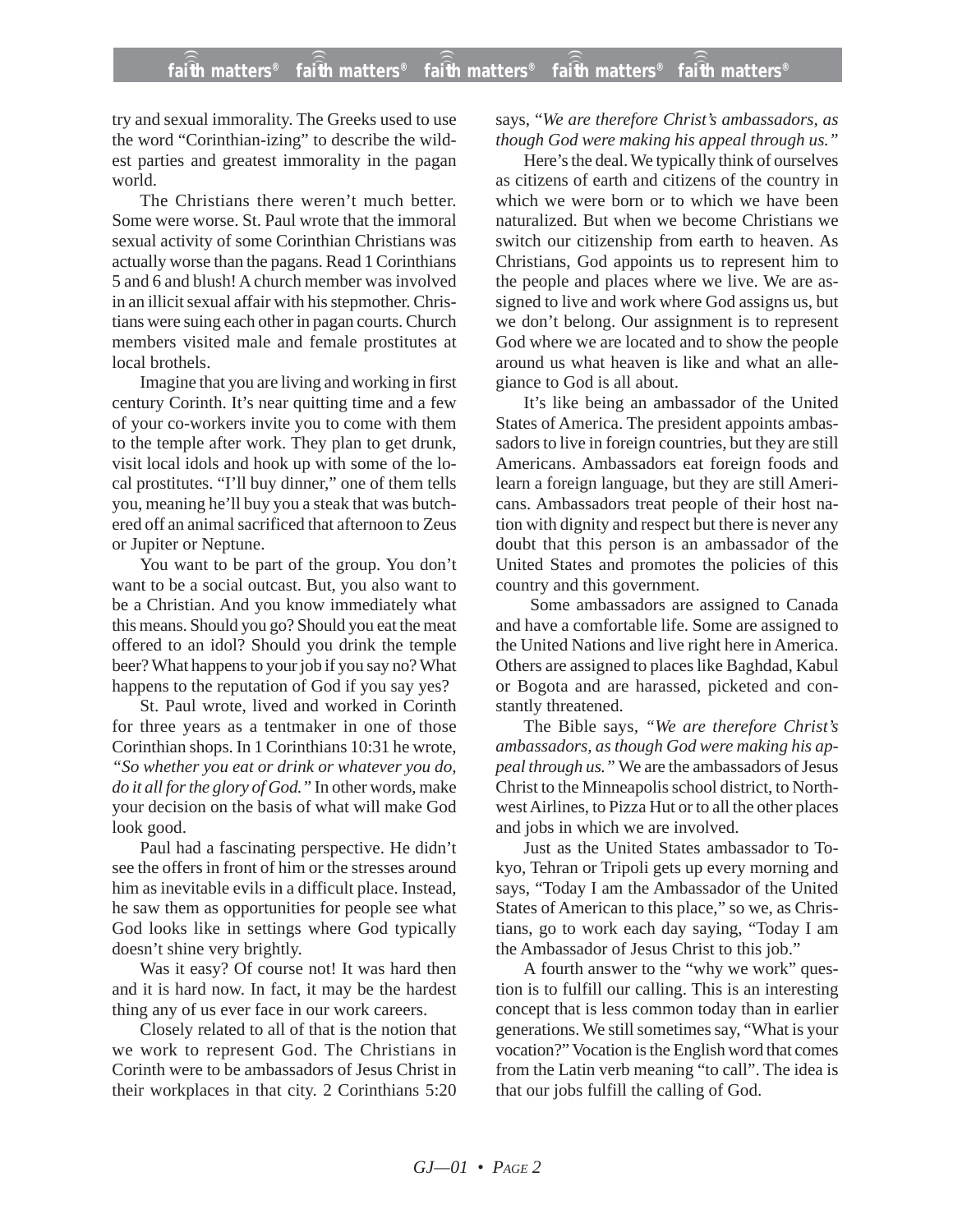## **faith matters® faith matters® faith matters® faith matters® faith matters®** ))) ))) ))) ))) )))

The term is most used today for pastors or missionaries. The Catholic Church refers to "vocations" when entering the priesthood or religious orders. Protestants talk about being "called into the ministry." That implies that this is a better, higher calling from God and that other people and their jobs are somehow inferior. This is simply not true or biblical. Our primary call is to follow Jesus; our secondary call is the job Jesus has assigned us to do.

St. Paul says in Ephesians 4:1-2, "*As a prisoner for the Lord, then, I urge you to live a life worthy of the calling you have received. Be completely humble and gentle; be patient, bearing with one another in love."* Paul wasn't writing with poetry or figure of speech. The year was AD 62 and Paul was in an imperial prison in Rome. His job was to be in jail. His calling at the time was to be a prisoner. That is extremely tough work. His

challenge to himself and every other Christian was to live out Christian faith in whatever job God has called us to.

Another way of saying this is that Jesus has called us to follow him and we are proving our

answer to his call where we work. Some Christians in Paul's day were called to follow Jesus by living in Mediterranean villas. Paul was called to follow Jesus into a dungeon in downtown Rome. And for us it's the same challenge: whether it is a delightful or a difficult assignment, live out the call of Jesus in your job.

Another way of saying this is that Jesus has called us to follow him and we are proving our answer to his call where we work. As Christians we go beyond words to actions. We don't just say "yes" to the call of Jesus to follow, we show our "yes" where we work.

Most of why we work is centered in God. But God-centered Christians also work to serve others. Jesus said in Mark 10:45 that *"even the Son of Man did not come to be served, but to serve, and to give his life as a ransom for many."*

Actually, most of our jobs are serving other people. Whether in a classroom or an operating room, as a homemaker or a tentmaker, jobs are about serving other people. That's what Jesus did and that's what we do.

It's true that some of those we serve aren't very nice. Every job deals with grouches, complainers, liars, cheats and ungrateful people. Jesus dealt with more than his share of these types of people. But, serving other people is one of the top ten reasons why we work.

Last on the list of why we work is to make a living. Some people would put this first on the list. It is the practical necessity of earning money, buying food, providing shelter and gathering resources to bless others. It's interesting that the New Testament ties this making of a living to the credibility of a person's Christian faith. St. Paul wrote in 1 Timothy 5:8, "*If anyone does not provide for his relatives, and especially for his immediate family, he has denied the faith and is worse than an unbeliever."*

So someone who does not work hard, who does not provide for family members, who has denied the truth of the gospel of Jesus Christ, is worse

*serving other people is one of the top ten reasons why we work.*

than an unbeliever. In other words, a primary expression of our Christian faith and commitment is working to provide for our

families. We work hard to provide well. We don't seek wealth without work or luxury out of luck.

The Christian way is to see that what we do is for God—representing God; serving others; and we get paid for doing it! While it looks like the paycheck comes with the imprint of the local bank, the truth of it is that the paycheck ultimately has the signature of God and is written on the bank of heaven.

All of this is to say is that our work is very important to God. How important? Let me give you some statistics, although I know that the statistics don't necessarily prove the case all by themselves. Did you know there are more than 800 references in the Bible to work? If you compare that to the references on worship, music, praise and singing there are more biblical teachings about work than all the rest combined. And yet we often think of worship as mostly about the songs we sing or the praise we offer. But in God's scheme of things, the work we do is our greatest opportunity to worship God and live out what it means to be a Christian.

Jesus appeared 132 times in the New Testament and 123 of those 132 times were in the mar